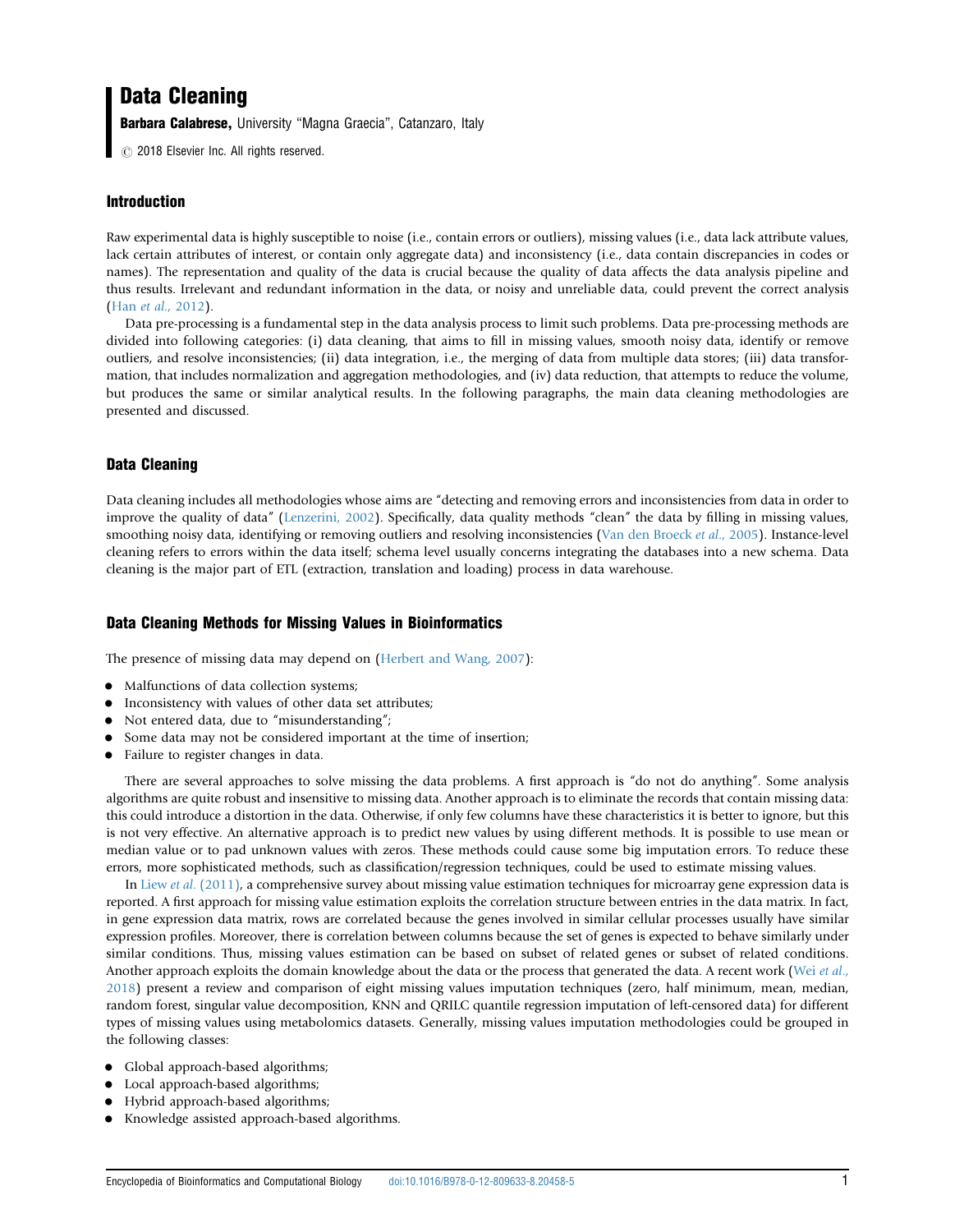#### Global Approach-Based Algorithms

Global approach-based algorithms perform missing value estimation analysing the global correlation information of the entire data matrix. The most used algorithms are the Single Value Decomposition (SVDimpute) method and the Bayesian Principal Component Analysis (BPCA) method (Oba et al[., 2003](#page-3-0)).

SVD method employs singular value decomposition to obtain a set of mutually orthogonal expression patterns that can be linearly combined to approximate the expression of all genes in the data set [\(Troyauskaya](#page-3-0) et al., 2001). These patterns, which in this case are identical to the principle components of the gene expression matrix, are referred to as eigengenes. SVDimpute first regresses the gene against the  $k$  most significant eigengenes and then use the coefficients of the regression to reconstruct the missing values from a linear combination of the k eigengenes.

In BPCA, the N-dimensional gene expression vectors  $y$  is expressed as a linear combination of  $k$  principal axis vectors  $v_l$ . The factor scores  $w_l$  and the residual error  $\epsilon$  are regarded as normally distributed random variables in the probabilistic PCA model (Eq. (1)).

$$
\gamma = \sum_{k} w_{l} v_{l} + \varepsilon \tag{1}
$$

An EM-like algorithm is then used to estimate the posterior distributions of the model parameter and the missing values simultaneously (Liew et al[., 2011](#page-3-0)).

## Local Approach-Based Algorithms

The second class of algorithms examine only local similarity structure in the dataset in order to estimate missing value. The most used algorithm is KNN (k-Nearest Neighbors). The KNN-based method (KNNimpute) selects genes with expression profiles similar to the gene of interest to impute missing values. If we consider gene A that has one missing value in experiment 1, this method would find K other genes, which have a value present in experiment 1, with expression most similar to A in experiments 2–N (where N is the total number of experiments). A weighted average of values in experiment 1 from the K closest genes is then used as an estimate for the missing value in gene A ([Troyauskaya](#page-3-0) et al., 2001). In the weighted average, the contribution of each gene is weighted by similarity of its expression to that of gene A. Euclidean distance is the most accurate metrics for gene similarity. In Troyanuskaya (2001), KNN- and SVD-based methods were compared for DNA microarray missing value estimation. Both methods provide fast and accurate ways of estimating missing values for microarray data and far surpass the traditional accepted solutions, such as filling missing values with zeros or row average, by taking advantage of the correlation structure of the data to estimate missing expression values. Nevertheless, the authors recommend KNN-based method for imputation of missing values, because it shows less deterioration in performance with increasing percent of missing entries. In addition, the KNNimpute method is more robust than SVD to the type of data for which estimation is performed, performing better on non-time series or noisy data. KNNimpute is also less sensitive to the exact parameters used (number of nearest neighbors), whereas the SVD-based method shows sharp deterioration in performance when a non-optimal fraction of missing values is used.

A number of local imputation algorithms that use the concept of least square regression to estimate the missing values, have been proposed. In least square imputation (LSimpute) (Bø et al[., 2004\)](#page-3-0), the target gene y and the reference gene x are assumed to be related by a linear regression model. LSimpute first select the K most correlated genes based on absolute Pearson correlation values. Then a least square estimate of the missing value is obtained from each of the K selected genes using single regression. Finally, the K estimates are linearly combined to form the final estimate.

Unlike LSimpute, local least square imputation *(LLSimpute)* (Kim et al[., 2005](#page-3-0)) uses a multiple regression model to impute the missing values from all K reference genes simultaneously. Despite its simplicity, LLSimpute has been shown to be highly competitive compared to KNNimpute and BPCA (Brock et al[., 2008\)](#page-3-0).

Sequential LLSimpute (SLLSimpute) is an extension of LLSimpute (Zhang et al[., 2008](#page-3-0)). The imputation is performed sequentially starting from the gene with the least missing rate, and the imputed genes are then used for later imputation of other genes. However, only genes with missing rate below a certain threshold are reused since genes with many imputed missing values are less reliable. SLLSimpute has been shown to exhibit better performance than LLSimpute due to the reuse of genes with missing values.

In iterated LLSimpute *(ILLSimpute)* (Cai et al[., 2006](#page-3-0)), different target genes are allowed to have different number of reference genes. The number of reference genes is chosen based on a distance threshold which is proportional to the average distance of all other genes to the target gene. ILLSimpute iteratively refines the imputation by using the imputed results from previous iteration to re-select the set of coherent genes to re-estimate the missing values until a preset number of iterations is reached. ILLSimpute has been shown to outperform the basic LLSimpute, KNNimpute and BPCA due to these modifications.

In Gaussian mixture clustering imputation (GMCimpute) [\(Ouyang](#page-3-0) et al., 2004), the data is clustered into S components Gaussian mixtures using the EM algorithm. Then the S estimates of the missing value, one from each component, are averaged to obtain the final estimate of the missing value. The clustering and estimation steps are iterated until the cluster memberships of two consecutive iterations are identical. GMCimpute uses the local correlation information in the data through the mixture components.

In Dorri et al[. \(2012\)](#page-3-0) an algorithm that is based on conjugate gradient (CG) method is proposed to estimate missing values. k-nearest neighbors of the missed entry are selected based on absolute values of their Pearson correlation coefficient. Then a subset of genes among the k-nearest neighbors is labeled as the best similar ones. CG algorithm with this subset as its input is then used to estimate the missing values.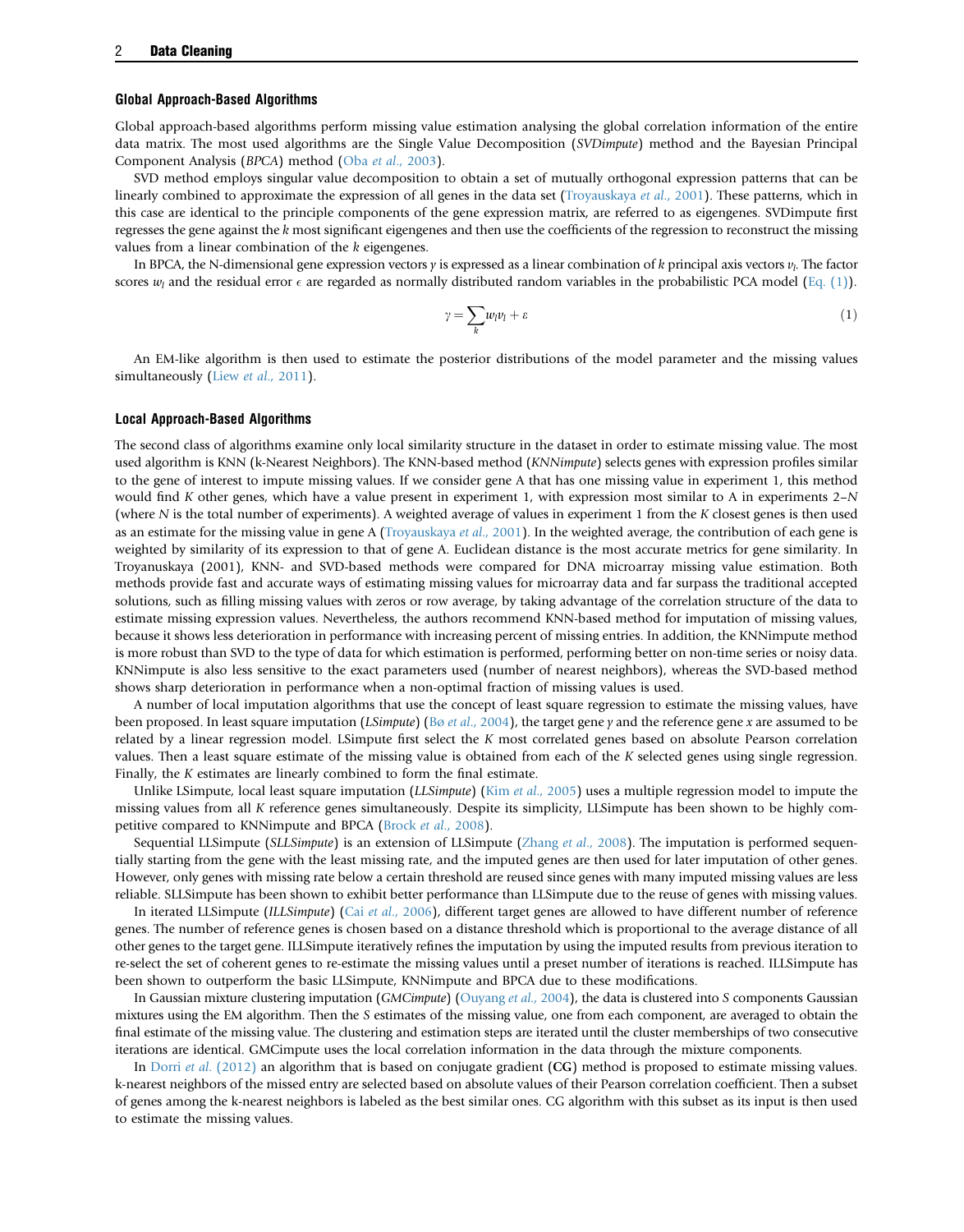MINMA (Missing data Imputation incorporating Network and adduct ion information in Metabolomics Analysis) (Jin et al[., 2017\)](#page-3-0) implements a missing value imputation algorithm for liquid chromatography-mass spectrometry (LC MS) metabolomics. MINMA is an R package whose algorithm combines the afore-mentioned information and traditional approaches by applying the support vector regression (SVR) algorithm to a predictor network newly constructed among the features. The software provides a function to match feature m/z values to about 30 positive adduct ions, or over 10 negative adduct ions.

#### Hybrid Approach-Based Algorithms

The correlation structure in the data affects the performance of imputation algorithms. If the data set is heterogeneous, local correlation between genes are dominant and localized imputation algorithms such as KNNimpute or LLSimpute perform better than global imputation methods such as BPCA or SVDimpute. On the other hand, if the data set is more homogenous, a global approach such as BPCA or SVDimpute would better capture the global correlation information in the data (Liew et al[., 2011\)](#page-3-0). [Jornsten](#page-3-0) et al. (2005) proposes a hybrid approach called LinCmb that captures both global and local correlation information in the data.

In LinCmb, the missing values are estimated by a convex combination of the estimates of five different imputation methods: row average, KNNimpute and GMCimpute, that use local correlation information in the estimation of missing values, and SVDimpute and BPCA that are global-based methods for missing values imputation.

To obtain the optimal set of weights that combine the five estimates, LinCmb generates fake missing entries at positions where the true values are known and uses the constituent methods to estimate the fake missing entries. The weights are then calculated by performing a least square regression on the estimated fake missing entries. The final weights for LinCmb are found by averaging the weights obtained in 30 iterations (Liew et al[., 2011\)](#page-3-0).

#### Knowledge Assisted Approach-Based Algorithms

The algorithms that belong to this category exploit the integration of domain knowledge or external information into the missing values estimation process. The use of domain knowledge has the potential to significantly improve the estimation accuracy, especially for data sets with small number of samples, noisy, or with high missing rate (Liew et al[., 2011](#page-3-0)). Knowledge assisted approach-based algorithms can make use of, for example, knowledge about the biological process in the microarray experiment (Gan et al[., 2006](#page-3-0)), knowledge about the underlying biomolecular process as annotated in Gene Ontology (GO) [\(Tuikkala](#page-3-0) et al., [2006](#page-3-0)), knowledge about the regulatory mechanism (Xiang et al[., 2008\)](#page-3-0), information about spot quality in the microarray experiment ([Johansson and Hakkinen, 2006](#page-3-0)), and information from multiple external data sets (Sehgal et al[., 2008](#page-3-0)).

## Data Cleaning Methods for Noisy Data in Bioinformatics

Noise is a random error or variance in a measured variable. In biological experiments, such as genomics, proteomics or metabolomics, noise could arise from human errors and/or variability of the system itself. An accurate experimental design and technological advances help to reduce noise, but some uncertainty remains always. Specifically, noisy data could include:

- Input errors due to operators;
- Incorrect data related to transcription operations;
- Input errors due to programs;
- Incorrect data related to programming errors;
- Errors due at a glance of insertion;
- Data stored in different formats for the same attribute.

In the following some methods to manage and pre-process noisy data are described. Binning methods smooth a sorted data value by examining the value of its "neighbourhood". In smoothing by *bin means*, each value in a bin is replaced by the mean value of the bin. Similarly, smoothing by bin medians can be employed, in which each bin value is replaced by the bin median. In smoothing by *bin boundaries*, the minimum and maximum values in a given bin are identified as the bin boundaries. Each bin value is then replaced by the closest boundary value. In general, the larger the width, the greater the effect of the smoothing (Han et al[., 2012](#page-3-0)).

Data smoothing can also be performed by regression. Linear regression involves finding the "best" line to fit two attributes (or variables) so that one attribute can be used to predict the other. Multiple linear regression is an extension of linear regression, where more than two attributes are involved and the data are fitted to a multidimensional surface.

Clustering techniques are also applied to noise detection tasks. Clustering algorithms, used for biological data reduction are particularly sensitive to the noise. In [Sloutsky](#page-3-0) et al. (2012), a detailed study relative to the sensitivity of clustering algorithms to noise has been presented, by analysing two different case studies (gene expression and protein phosphorylation).

Another approach employs Machine Learning (ML) classification algorithms, which are used to detect and remove noisy examples.